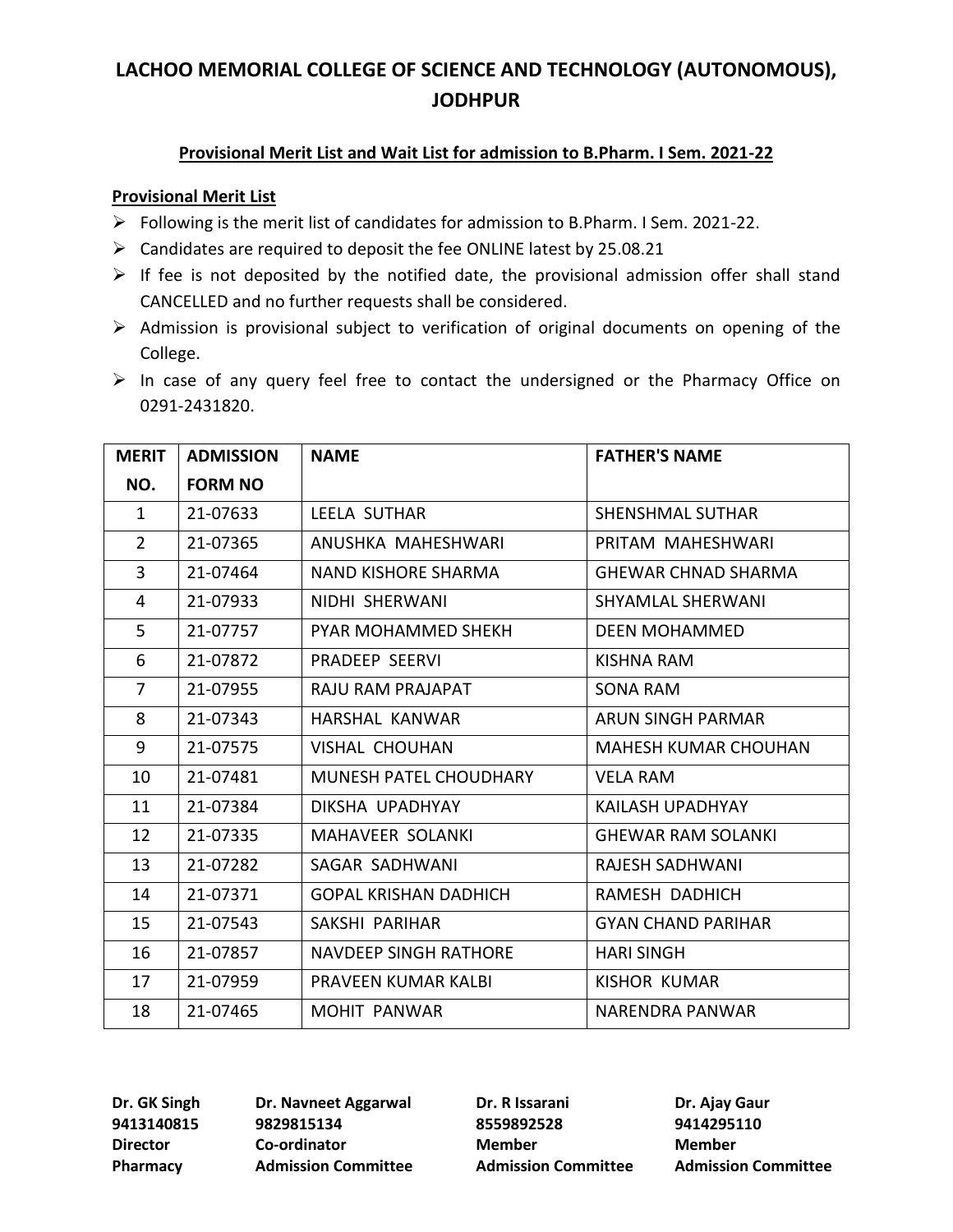| <b>MERIT</b> | <b>ADMISSION</b> | <b>NAME</b>               | <b>FATHER'S NAME</b>       |
|--------------|------------------|---------------------------|----------------------------|
| NO.          | <b>FORM NO</b>   |                           |                            |
| 19           | 21-07296         | ARVIND CHOUDHARY          | <b>SUKHA RAM</b>           |
| 20           | 21-07469         | <b>MOTI LAL</b>           | <b>MALA RAM</b>            |
| 21           | 21-07637         | OM PRAKASH                | <b>PURARAM</b>             |
| 22           | 21-07337         | PRANJAL CHHAJER           | <b>DILIP KUAMR JAIN</b>    |
| 23           | 21-07771         | DUSHYANT SINGH RAJPUROHIT | SANDEEP SINGH RAJPUROHIT   |
| 24           | 21-07551         | KULDEEP JANGID            | RADHE SHYAM                |
| 25           | 21-07419         | PIYUSH LOONKER            | PREM PRAKASH LOONKER       |
| 26           | 21-07763         | ADITYA PRATAP SINGH       | <b>BHANWAR SINGH</b>       |
| 27           | 21-07899         | <b>VIVEK TARACHANDANI</b> | HARISH TARACHANDANI        |
| 28           | 21-07482         | NEHA GEHLOT               | YOGESH GEHLOT              |
| 29           | 21-07938         | <b>RAJKUMAR</b>           | <b>DULICHAND</b>           |
| 30           | 21-07438         | PURAN MALVIYA             | <b>SURESH LOHAR</b>        |
| 31           | 21-07738         | <b>ASHOK</b>              | <b>SURESH KUMAR</b>        |
| 32           | 21-07825         | HAPPENDRA SINGH CHOUHAN   | NARENDRA SINGH CHOUHAN     |
| 33           | 21-07549         | <b>VINOD GEHLOT</b>       | RAMESH CHANDRA GEHLOT      |
| 34           | 21-07941         | MOHIT CHOUDHARY           | HANUMAN SINGH CHOUDHARY    |
| 35           | 21-07515         | DUSHYANT KHATRI KUMAR     | <b>SURESH KUMAR KHATRI</b> |
|              |                  |                           | <b>KUMAR</b>               |
| 36           | 21-07695         | RAM SHARMA                | <b>GIRDHARI LAL</b>        |
| 37           | 21-07218         | HIMMAT CHOUDHARY          | <b>BHOLA RAM</b>           |
| 38           | 21-07532         | SOURABH SHARMA            | KRISHNA KUMAR SHARMA       |
| 39           | 21-07560         | DAMA RAM                  | NARANA RAM                 |
| 40           | 21-07816         | AMAN BELIM                | MOHAMMED AYYUB BELIM       |
| 41           | 21-07877         | NIKHIL REWAR              | RAM KARAN REWAR            |
| 42           | 21-07221         | SANGEETA PATEL            | <b>NARAYAN RAM</b>         |
| 43           | 21-07550         | HARSHIT SOLANKI           | <b>NEERAJ SOLANKI</b>      |
| 44           | 21-07932         | <b>MANISH VYAS</b>        | SHYAMLAL VYAS              |

### **Provisional Merit List and Wait List for admission to B.Pharm. I Sem. 2021-22**

 **9829815134 8559892528 9414295110 Director Co-ordinator Member Member**

**Dr. GK Singh Dr. Navneet Aggarwal Dr. R Issarani Dr. Ajay Gaur**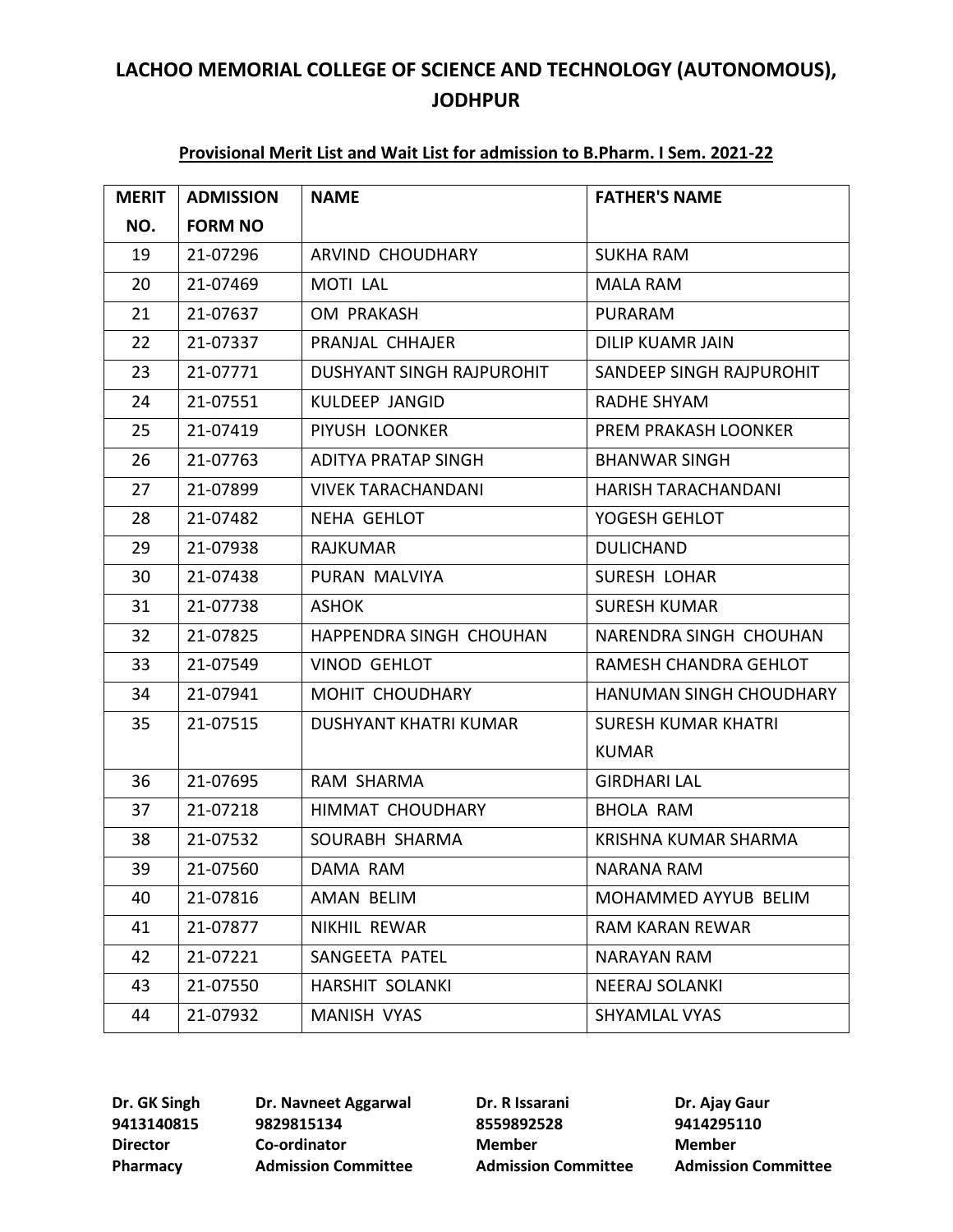| <b>MERIT</b> | <b>ADMISSION</b> | <b>NAME</b>                   | <b>FATHER'S NAME</b>       |
|--------------|------------------|-------------------------------|----------------------------|
| NO.          | <b>FORM NO</b>   |                               |                            |
| 45           | 21-07323         | SANJANA MALVIYA               | <b>MANA RAM MALVIYA</b>    |
| 46           | 21-07782         | NITIN AGARWAL                 | RAVINDRA KUMAR GUPTA       |
| 47           | 21-07416         | ADITYA KUMAR SINGH            | NARENDRA SINGH             |
| 48           | 21-07886         | SATISH JANGID                 | <b>BAL CHAND JANGID</b>    |
| 49           | 21-07727         | MULA RAM                      | <b>JAGDISH</b>             |
| 50           | 21-07962         | <b>GAJENDRA KUMAR SOLANKI</b> | <b>NARAYAN LAL SOLANKI</b> |
| 51           | 21-07328         | KARAN GEHLOT                  | <b>ISHWAR LAL GEHLOT</b>   |
| 52           | 21-07394         | PANKAJ JOSHI                  | KAMLESH JOSHI              |
| 53           | 21-07748         | SHUBHAM TAK                   | <b>MANAK CHAND TAK</b>     |
| 54           | 21-07422         | ADITYA MEHTA                  | ARVIND MEHTA               |
| 55           | 21-07939         | YUVRAJ SINGH INDA             | <b>GAJE SINGH INDA</b>     |
| 56           | 21-07873         | MUKTASHREE JANGID             | <b>TULSIRAM SHARMA</b>     |
| 57           | 21-07178         | <b>PUSHPA</b>                 | LIKHMA RAM                 |
| 58           | 21-07486         | MOHIT DADHICH                 | SUNIL DADHICH              |
| 59           | 21-07496         | YASHWANT SINGH PANWAR         | NARENDRA SINGH PANWAR      |
| 60           | 21-07092         | <b>GULSHAN SHARMA</b>         | <b>BALRAM SHARMA</b>       |
| 61           | 21-07821         | CHINMAY SADHWANI              | <b>ASHOK SADHWANI</b>      |
| 62           | 21-07826         | <b>HEMANT VYAS</b>            | RAVI PRAKASH               |
| 63           | 21-07611         | <b>BHUVNESH PRATAP SINGH</b>  | SATYANARAYAN SINGH         |
|              |                  | <b>RAJPUROHIT</b>             | <b>RAJPUROHIT</b>          |
| 64           | 21-07745         | <b>GANDHARV SHARMA</b>        | <b>OMPRAKASH SHARMA</b>    |
| 65           | 21-07712         | GEETIKA SANKHLA               | RAJIV SANKHLA              |
| 66           | 21-07865         | SHINY GOGIA                   | ASHISH KUMAR GOGIA         |
| 67           | 21-07533         | HARDIK RAJPUROHIT             | RAJENDRA SINGH RAJPUROHIT  |
| 68           | 21-07408         | PARTH GUPTA                   | <b>VIKRANT GUPTA</b>       |
| 69           | 21-07421         | <b>KABIR BHATI</b>            | <b>SANJAY BHATI</b>        |
| 70           | 21-07590         | AVINASH CHOUDHARY             | RAMLAL CHOUDHARY           |

### **Provisional Merit List and Wait List for admission to B.Pharm. I Sem. 2021-22**

 **9829815134 8559892528 9414295110 Director Co-ordinator Member Member**

**Dr. GK Singh Dr. Navneet Aggarwal Dr. R Issarani Dr. Ajay Gaur**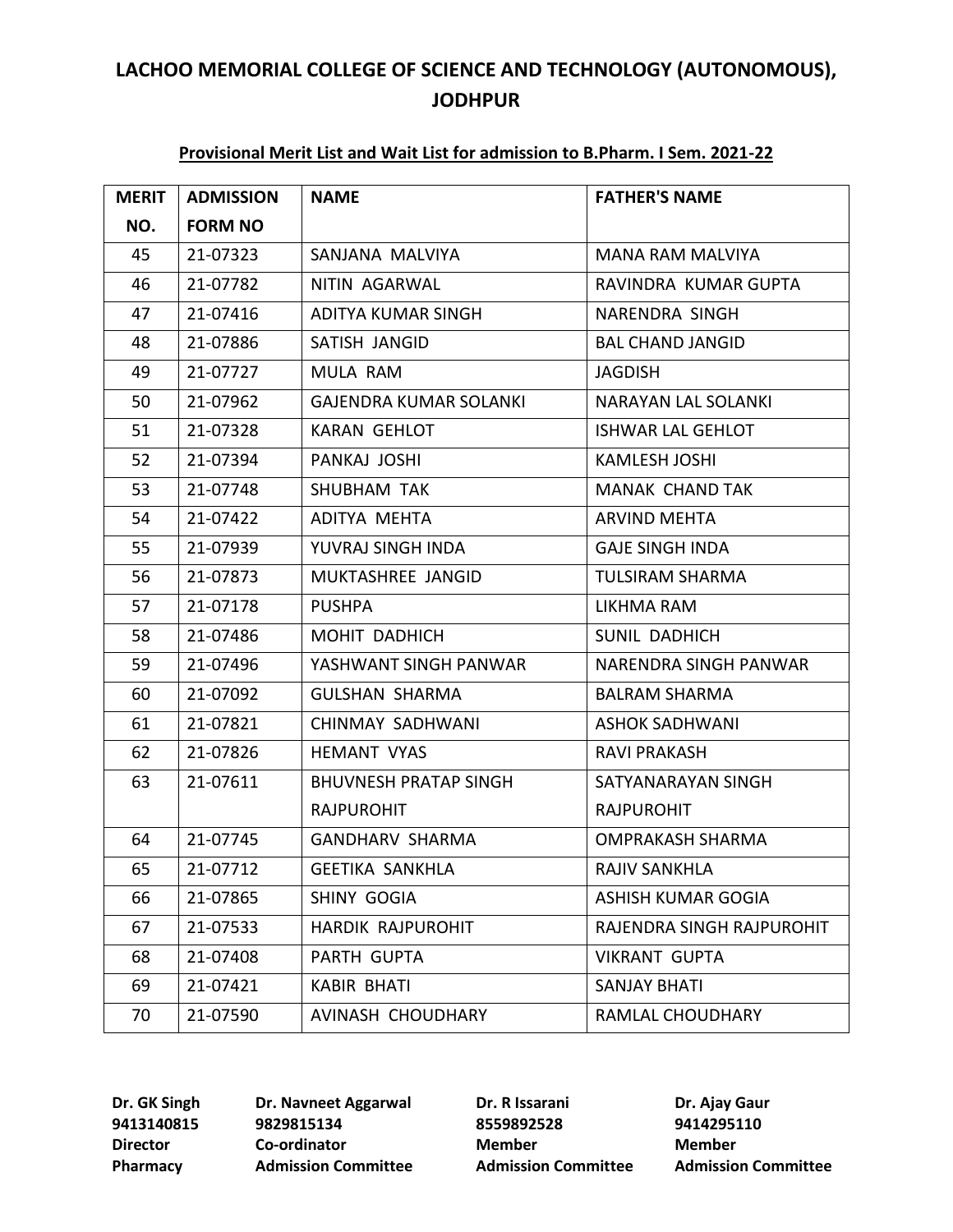### **Provisional Merit List and Wait List for admission to B.Pharm. I Sem. 2021-22**

#### **Provisional Wait List**

- ➢ Following is the wait list of candidates for admission to B.Pharm. I Sem. 2021-22.
- $\triangleright$  Candidates in wait list shall be considered for admission against vacant and drop out seats after the above notified merit list is exhausted.
- ➢ Candidates in wait list shall be notified as and when there are vacant & drop out seats.
- ➢ In case of any query feel free to contact the undersigned or the Pharmacy Office on 0291-2431820.

| <b>WAITING</b> | <b>ADMISSION</b> | <b>NAME</b>                   | <b>FATHER'S NAME</b>            |
|----------------|------------------|-------------------------------|---------------------------------|
| NO.            | <b>FORM NO</b>   |                               |                                 |
| W1             | 21-07612         | <b>GAIENDRA BHATI</b>         | <b>DEV BHATI</b>                |
| W <sub>2</sub> | 21-07312         | <b>VANSH SANKHLA</b>          | <b>MAHENDRA SANKHLA</b>         |
| W <sub>3</sub> | 21-07166         | <b>INDER KUMAR</b>            | <b>GANESHA RAM</b>              |
| W4             | 21-07202         | PALLAVI PANDIT                | <b>MAHESH PANDIT</b>            |
| W <sub>5</sub> | 21-07329         | <b>MOHIT SINGH</b>            | <b>NARPAT SINGH</b>             |
| W <sub>6</sub> | 21-07537         | SHUBHAM RAJPUROHIT            | <b>MANOHAR SINGH RAJPUROHIT</b> |
| W7             | 21-07479         | NEHAL GEHLOT                  | LOVEJEET GEHLOT                 |
| W8             | 21-07252         | NIKHIL SHARMA                 | JAI PRAKASH SHARMA              |
| W9             | 21-07271         | YASH RAJPUROHIT               | <b>RAJU SINGH</b>               |
| W10            | 21-07410         | SOURABH SINGH GEHLOT          | <b>RAKESH GEHLOT</b>            |
| W11            | 21-07461         | <b>ASHOK SOLANKI</b>          | <b>BHATTA RAM</b>               |
| W12            | 21-07192         | RAMAN                         | <b>PUNARAM SARAN</b>            |
| W13            | 21-07742         | <b>DHRUV SINGH</b>            | <b>JITENDRA SINGH</b>           |
| W14            | 21-07098         | <b>ABHAY SINGH RAJPUROHIT</b> | KISHORE SINGH RAJPUROHIT        |
| W15            | 21-07491         | <b>BHOOMIKA DAVE</b>          | PRASHANT DAVE DAVE              |
| W16            | 21-07851         | <b>MADAN SETHIYA</b>          | <b>GOUTAM CHAND SETHIYA</b>     |
| W17            | 21-07928         | DEVENDRA SINGH RAJPUROHIT     | HANUMAN SINGH RAJPUROHIT        |
| W18            | 21-07299         | RITIK SHARMA                  | DEVKINANDAN SHARMA              |
| W19            | 21-07230         | SHIV RAJ PRAJAPAT             | <b>BHAGIRATH PRAJAPAT</b>       |
| W20            | 21-07759         | PARTH JOSHI JOSHI             |                                 |

**9413140815 9829815134 8559892528 9414295110 Director Co-ordinator Member Member**

**Dr. GK Singh Dr. Navneet Aggarwal Dr. R Issarani Dr. Ajay Gaur**